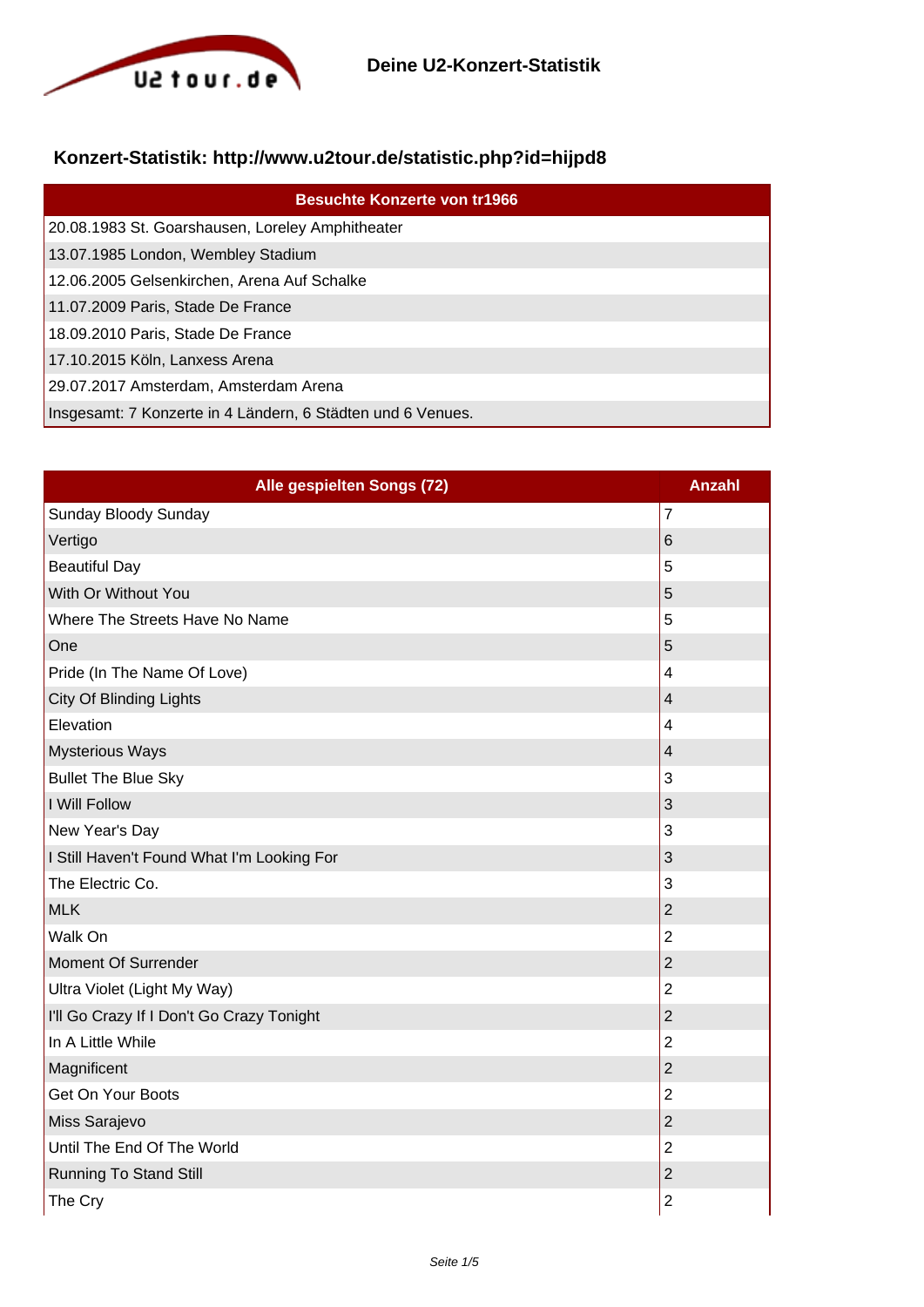

| <b>Bad</b>                              | $\overline{2}$ |
|-----------------------------------------|----------------|
| Red Hill Mining Town                    | 1              |
| North Star                              | 1              |
| Invisible                               | 1              |
| Mercy                                   | 1              |
| In God's Country                        | 1              |
| Trip Through Your Wires                 | 1              |
| Mothers Of The Disappeared              | 1              |
| Exit                                    | 1              |
| One Tree Hill                           |                |
| Zooropa                                 | 1              |
| October                                 | 1              |
| Cedarwood Road                          | 1              |
| <b>Sweetest Thing</b>                   | 1              |
| Even Better Than The Real Thing         | 1              |
| Song For Someone                        | 1              |
| Iris (Hold Me Close)                    | 1              |
| The Miracle (Of Joey Ramone)            | 1              |
| Return Of The Stingray Guitar           | 1              |
| <b>Every Breaking Wave</b>              | 1              |
| Hold Me, Thrill Me, Kiss Me, Kill Me    | 1              |
| Raised By Wolves                        |                |
| <b>Breathe</b>                          | 1              |
| Gloria                                  | 1              |
| '40'                                    | 1              |
| Do They Know It's Christmas?            | 1              |
| Miracle Drug                            | 1              |
| Seconds                                 | 1              |
| Two Hearts Beat As One                  | 1              |
| Twilight                                | 1              |
| An Cat Dubh                             | 1              |
| Into The Heart                          | 1              |
| Surrender                               | 1              |
| Sometimes You Can't Make It On Your Own | 1              |
| Love And Peace Or Else                  | 1              |
| Out Of Control                          | 1              |
| No Line On The Horizon                  | 1              |
| Desire                                  | 1              |
| <b>Unknown Caller</b>                   | 1              |
| Party Girl                              | 1              |
| Yahweh                                  | 1              |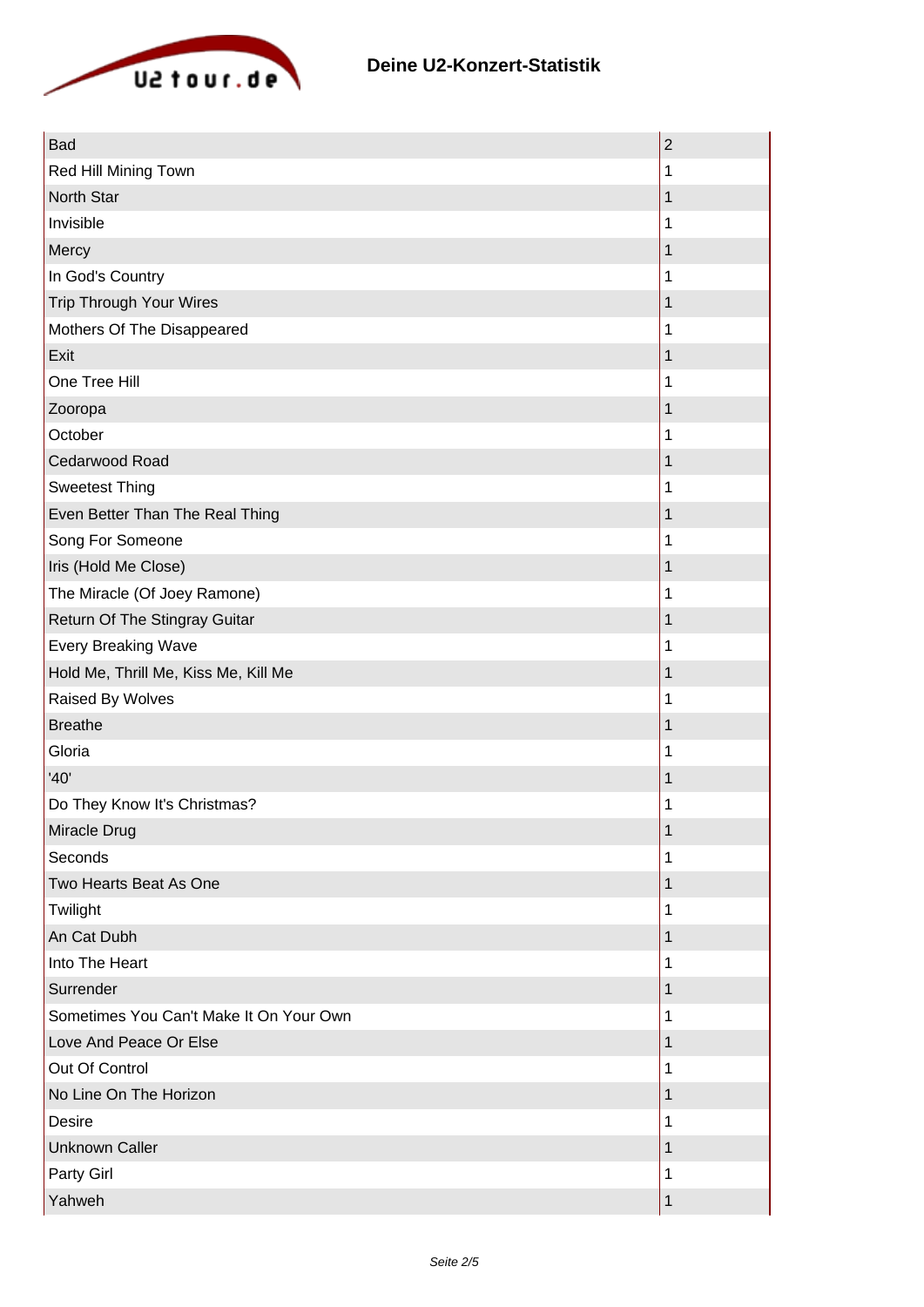

| Zoo Station            |  |
|------------------------|--|
| The Fly                |  |
| All Because Of You     |  |
| The Unforgettable Fire |  |

| <b>Alle Cover-Songs (1)</b>  | Anzahl |
|------------------------------|--------|
| Do They Know It's Christmas? |        |

| <b>Opening Songs (6)</b>             | Anzahl |
|--------------------------------------|--------|
| Sunday Bloody Sunday                 | 2      |
| The Miracle (Of Joey Ramone)         |        |
| <b>Return Of The Stingray Guitar</b> |        |
| Vertigo                              |        |
| Out Of Control                       |        |
| <b>Breathe</b>                       |        |

| <b>Closing Songs (4)</b> | Anzahl |
|--------------------------|--------|
| One                      |        |
| Moment Of Surrender      |        |
| Vertigo                  |        |
| '40'                     |        |

| <b>Alben (17)</b>                 | <b>Anzahl</b> |
|-----------------------------------|---------------|
| The Joshua Tree                   | 17.91%        |
| Achtung Baby                      | 11.85%        |
| How To Dismantle An Atomic Bomb   | 11.03%        |
| War                               | 10.22%        |
| All That You Can't Leave Behind   | 9.42%         |
| No Line On The Horizon            | 7.91%         |
| Boy                               | 7.14%         |
| The Unforgettable Fire            | 6.38%         |
| Songs Of Innocence                | 4.23%         |
| October (Remastered)              | 1.4%          |
| October                           | 1.39%         |
| Passengers Original Soundtracks 1 | 1.38%         |
| Songs Of Innocence Bonus Disc     | 0.68%         |
| Zooropa                           | 0.68%         |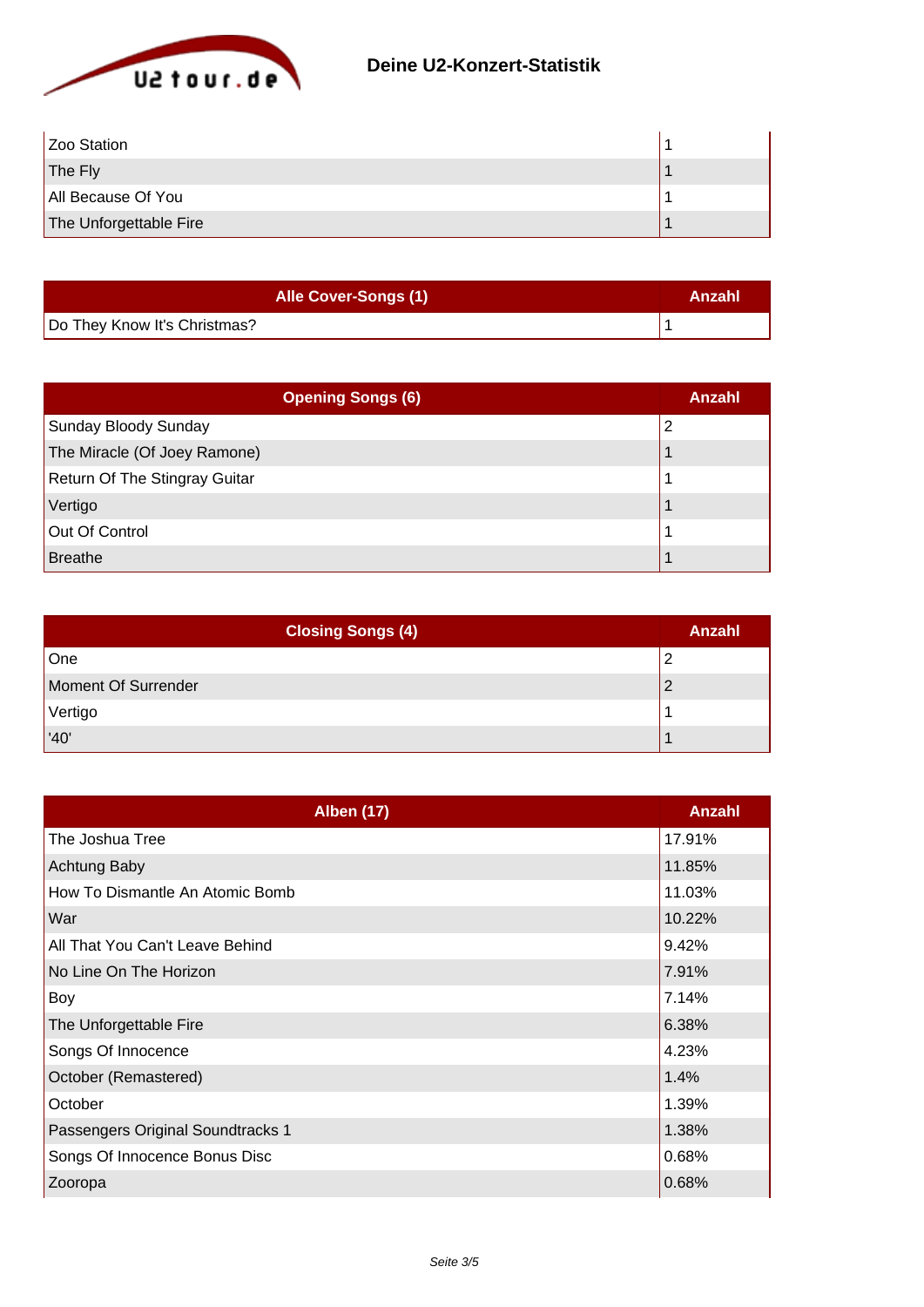

| The Best Of 1980-1990     | 10.68% |
|---------------------------|--------|
| <b>Rattle And Hum</b>     | 0.67%  |
| Wide Awake In Europe (EP) | 10.67% |

| Vorgruppen (37)                    | <b>Anzahl</b> |
|------------------------------------|---------------|
| Wham!                              | 1             |
| <b>Freddie Mercury</b>             | 1             |
| <b>Brian May</b>                   | 1             |
| Kiki Dee                           | 1             |
| The Who                            | 1             |
| Queen                              | $\mathbf 1$   |
| David Bowie                        | 1             |
| <b>Paul McCartney</b>              | $\mathbf 1$   |
| Elton John                         | 1             |
| Pete Townshend                     | 1             |
| Interpol                           | 1             |
| Noel Gallagher                     | 1             |
| Noel Gallagher's High Flying Birds | 1             |
| <b>Kaiser Chiefs</b>               | 1             |
| Feeder                             | 1             |
| <b>Bob Geldof</b>                  | 1             |
| The Thrills                        | 1             |
| <b>Dire Straits</b>                | $\mathbf 1$   |
| Paul Young                         | 1             |
| The Boomtown Rats                  | 1             |
| *Adam Ant                          | 1             |
| <b>Ultravox</b>                    | $\mathbf 1$   |
| The Style Council                  | 1             |
| <b>Status Quo</b>                  | 1             |
| The Stray Cats                     | 1             |
| Joe Cocker                         | 1             |
| The Steve Miller Band              | 1             |
| Spandau Ballet                     | 1             |
| Elvis Costello                     | 1             |
| <b>Howard Jones</b>                | 1             |
| <b>Bryan Ferry</b>                 | 1             |
| Dave Edmunds                       | $\mathbf 1$   |
| Phil Collins                       | 1             |
| <b>Sting</b>                       | 1             |
| <b>Nik Kershaw</b>                 | $\mathbf 1$   |